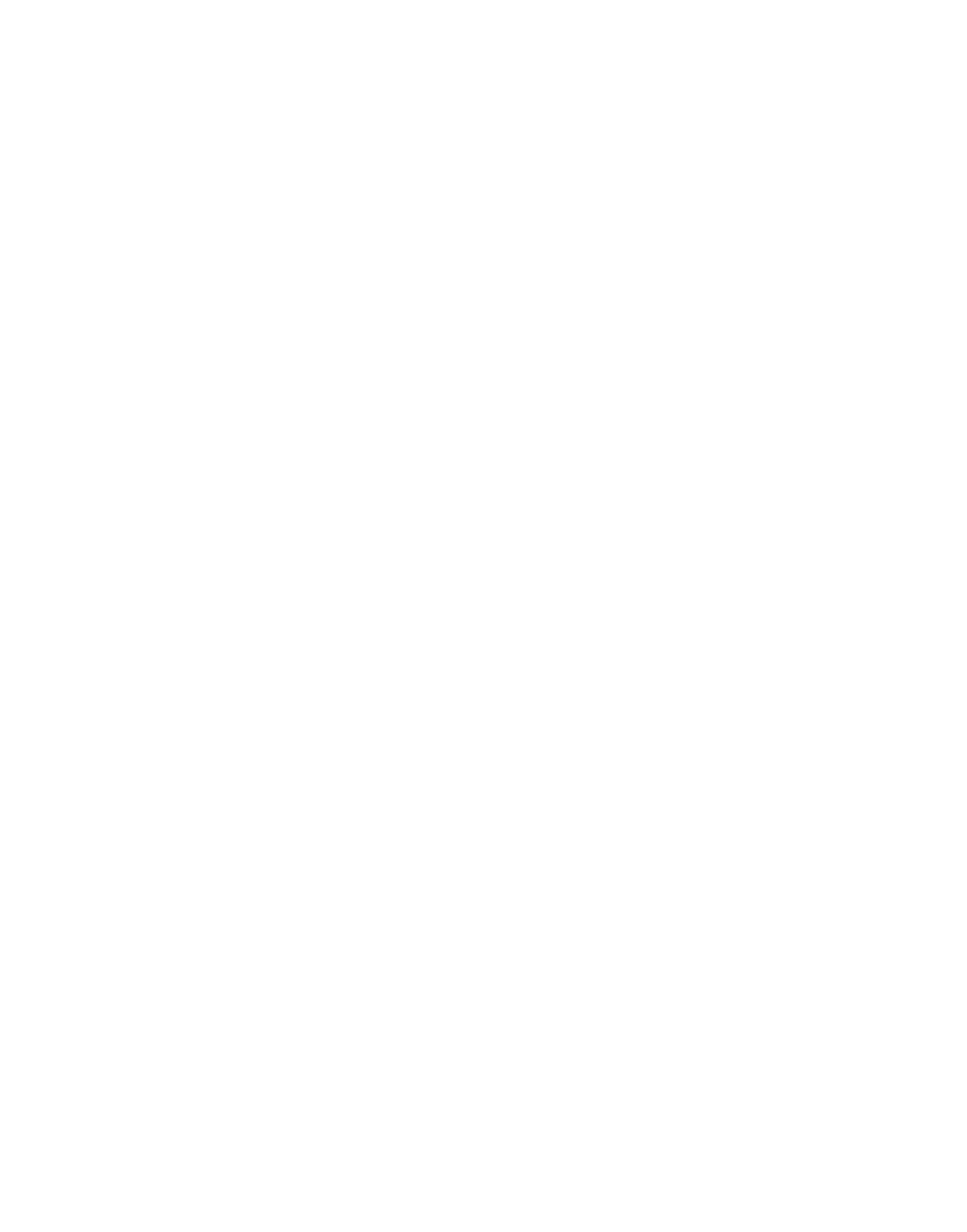# **ACKNOWLEDGMENTS**

The U.S. Department of Defense's (DoD's) Office of Local Defense Community Cooperation (OLDCC) (formerly the Office of Economic Adjustment) partnered with the Library of Congress's Federal Research Division (FRD) to produce this report. FRD's analytical team includes Vega Bharadwaj, Katarina David, Zack Ham, Sema Hasan, Sarah McNeal, and Alan Stone. Liz Chimienti managed this project for OLDCC and provided input throughout the report's development.

This research benefited from the guidance of staff at the DoD's Defense Manpower Data Center, the U.S. Department of the Treasury, and the Congressional Research Service. Experts at the American Enterprise Institute, Brookings Institution, Center for a New American Security, and Center for Strategic and International Studies generously offered feedback on earlier versions of this report.

Please direct any questions or suggestions for future reports via email to:

#### Tara Butler

Assistant Deputy Director, Federal Partners and Intergovernmental Engagement Office of Local Defense Community Cooperation, U.S. Department of Defense [tara.a.butler4.civ@mail.mil](mailto:tara.a.butler4.civ@mail.mil) 

An electronic copy of this report is located online at<https://oldcc.gov/dsbs-fy2020>.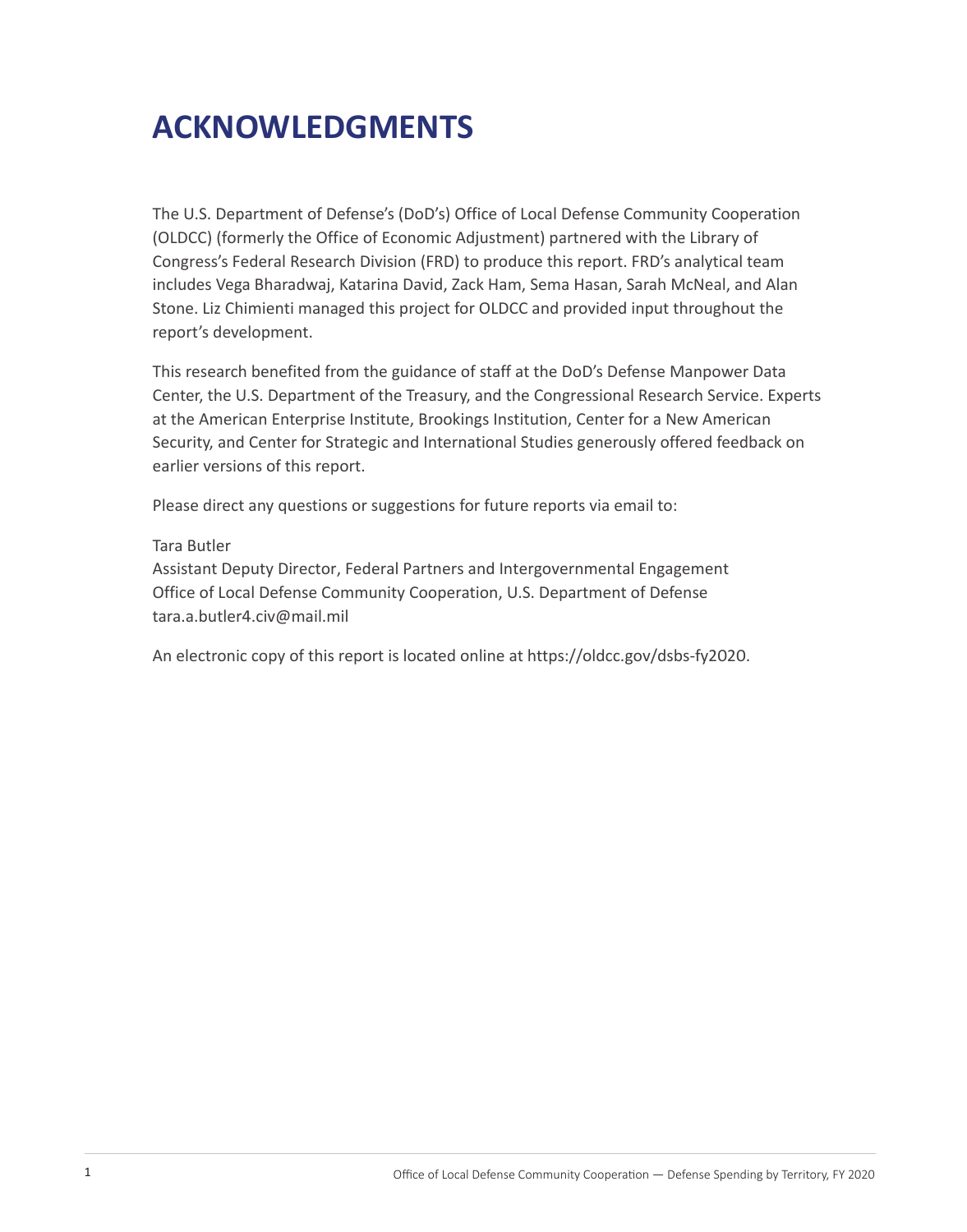# **TABLE OF CONTENTS**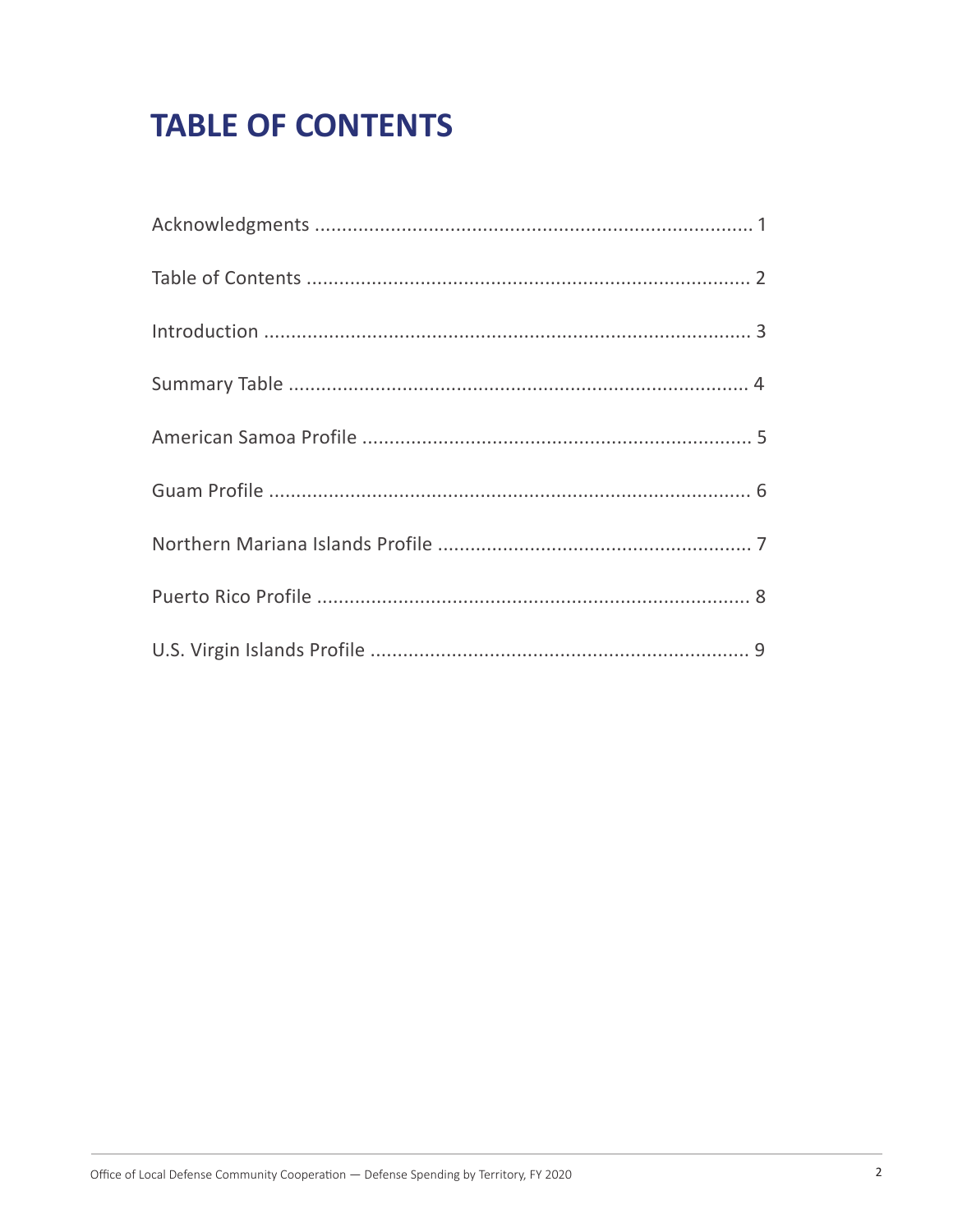# **INTRODUCTION**

This report presents the results of an analysis of U.S. Department of Defense (DoD) contract and personnel spending during fiscal year (FY) 2020. The report's graphs and tables present a range of findings, such as total spending figures, categories of contracted goods and services, major defense vendors, and numbers and types of defense personnel. Territory officials may use this information to assess a region's dependence on defense spending and to target assistance to support more resilient communities and companies.

Conducted in early 2022, the analysis primarily entailed an examination of DoD-funded primeand sub-award contract data and defense personnel and payroll figures. Findings are drawn from an array of sources, including the DoD's Defense Manpower Data Center and [USAspending.gov,](https://USAspending.gov) which is managed by the U.S. Department of the Treasury.

#### *FY 2020 Overview*

The DoD's budget authority rose from \$712.5 billion in FY 2019 to \$721.5 billion in FY 2020.<sup>1</sup> DoD contract obligations and payroll spending in all 50 states and the District of Columbia totaled \$593.9 billion. Contract obligations and payroll spending in American Samoa, Guam, the Commonwealth of the Northern Mariana Islands, the Commonwealth of Puerto Rico, and the U.S. Virgin Islands totaled \$2.9 billion. Contracts for various products and services totaled \$1.7 billion in those five territories, while DoD personnel payroll accounted for \$1.2 billion.

Most contract funds went to services (43 percent) and construction (33 percent), with supplies and equipment (such as aircraft, ships, weapons, and parts; 24 percent) and research and development (<1 percent) comprising the remainder. The largest portion of personnel pay was for active-duty military (41 percent), followed by civilians (26 percent), the National Guard (23 percent), and the Reserves (10 percent).

Total defense spending (contracts plus payroll) ranged from \$7.8 million in American Samoa to \$2.0 billion in Guam. This comprised 33.9 percent of Guam's Gross Domestic Product (GDP), the highest of any U.S. state or territory. Among the 50 States and DC, defense spending as a share of GDP averaged 2.8 percent in FY 2020 and was highest in Virginia, at 11.3 percent.

Please see the main FY 2020 *Defense Spending by State* report for information about this report's methodology and how to read this report.

<sup>&</sup>lt;sup>1</sup> All numbers presented in current U.S. dollars. Office of the Under Secretary of Defense (Comptroller), *National Defense Budget Estimates for FY 2021* (Washington, DC: April 2020): pages 150-151, [https://comptroller.defense.gov/Portals/45/Documents/defbudget/fy2021/FY21\\_Green\\_Book.pdf](https://comptroller.defense.gov/Portals/45/Documents/defbudget/fy2021/FY21_Green_Book.pdf)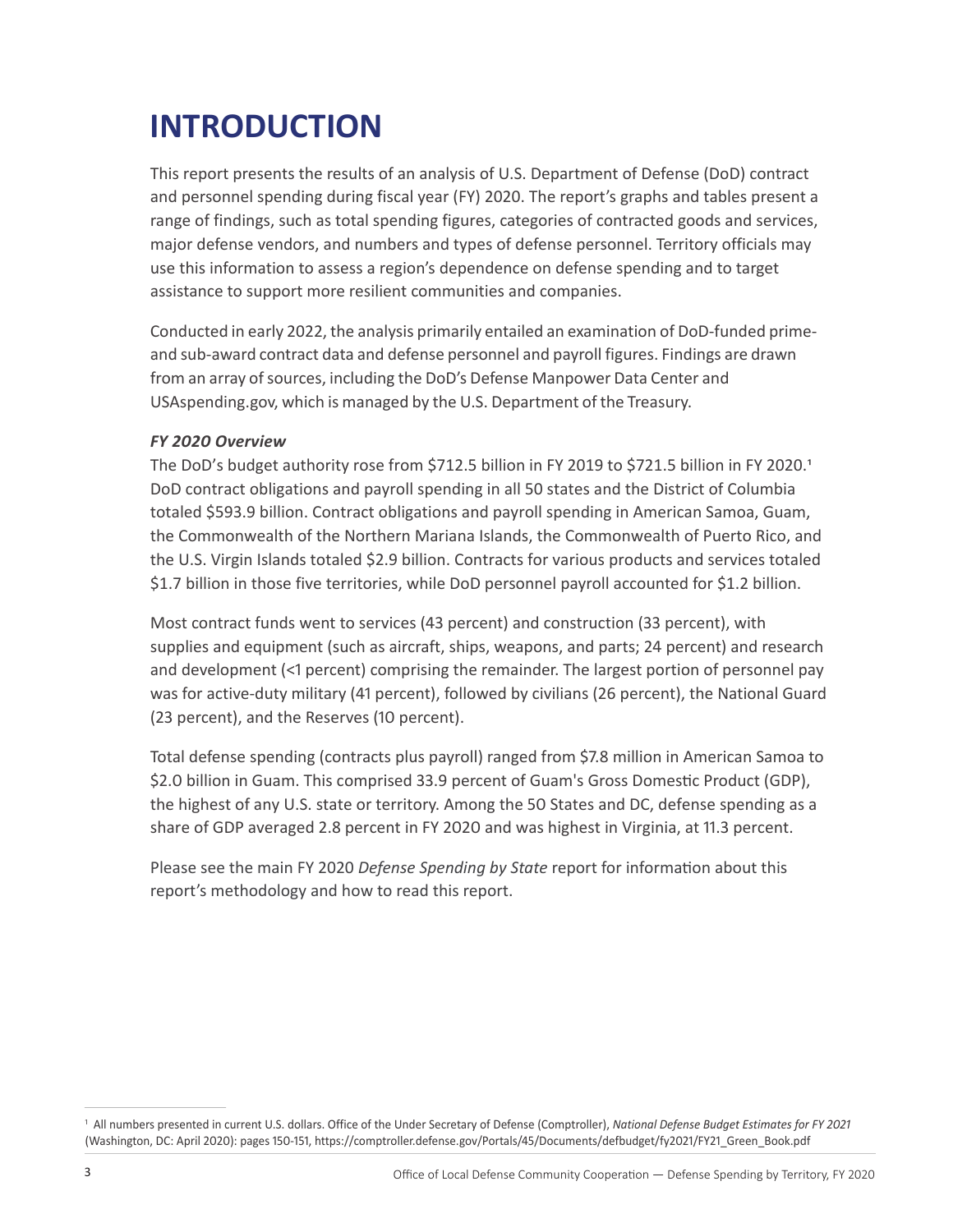## **SUMMARY TABLE**

|                                           |                                                                |                                                                             | $\overline{\mathbf{3}}$                               |                                                                                             | /5                                                                               | 6                                                              |
|-------------------------------------------|----------------------------------------------------------------|-----------------------------------------------------------------------------|-------------------------------------------------------|---------------------------------------------------------------------------------------------|----------------------------------------------------------------------------------|----------------------------------------------------------------|
|                                           | <b>DEFENSE SPENDING</b><br><b>AS A SHARE OF GDP</b><br>$(%)^*$ | <b>SHARE OF TOTAL</b><br><b>TERRITORY</b><br><b>DEFENSE SPENDING</b><br>(%) | <b>DEFENSE SPENDING</b><br><b>PER RESIDENT</b><br>(5) | <b>TOTAL CONTRACT AND</b><br><b>PAYROLL SPENDING</b><br>$(S M =$ millions,<br>$B = billion$ | <b>TOTAL CONTRACT</b><br><b>SPENDING</b><br>$(S M =$ millions,<br>$B = billion)$ | <b>TOTAL</b><br><b>PAYROLL</b><br>$(SM = millions,B = billion$ |
| American Samoa                            | 1.1                                                            | 0.3                                                                         | 157                                                   | 7.8 M                                                                                       | 2.1M                                                                             | 5.7 M                                                          |
| Guam                                      | 33.9                                                           | 67.3                                                                        | 12,860                                                | 2.0B                                                                                        | 1.2 B                                                                            | 759.4 M                                                        |
| Northern Mariana<br>Islands               | 0.8                                                            | 0.3                                                                         | 199                                                   | 9.4 M                                                                                       | 8.2 M                                                                            | 1.2 M                                                          |
| Puerto Rico                               | 0.8                                                            | 30.6                                                                        | 274                                                   | 899.5 M                                                                                     | 490.1 M                                                                          | 409.3 M                                                        |
| U.S. Virgin Islands                       | 1.1                                                            | 1.5                                                                         | 506                                                   | 44.1 M                                                                                      | 4.6 M                                                                            | 39.5 M                                                         |
| <b>Territory Average/</b><br><b>Total</b> | 2.4                                                            | 100.0                                                                       | 811                                                   | 2.9B                                                                                        | 1.7B                                                                             | 1.2B                                                           |
| <b>States and DC</b><br>Average/Total     | 2.8                                                            | 100.0                                                                       | 1,803                                                 | 593.9 B                                                                                     | 439.4 B                                                                          | 154.6 B                                                        |

|                             |                                                                                       | 8                                                                                                            | 9                                                                          |                                                                                      | $\mathbf{11}$                                                                                           |                                                                                                             |
|-----------------------------|---------------------------------------------------------------------------------------|--------------------------------------------------------------------------------------------------------------|----------------------------------------------------------------------------|--------------------------------------------------------------------------------------|---------------------------------------------------------------------------------------------------------|-------------------------------------------------------------------------------------------------------------|
|                             | <b>CIVILIAN PAY</b><br>$(S K = \text{thousands})$<br>$M =$ millions,<br>$B = billion$ | <b>MILITARY ACTIVE</b><br><b>DUTY PAY</b><br>$(S K = thousands,$<br>$M =$ millions,<br>$B = \text{billions}$ | <b>NATIONAL GUARD</b><br><b>PAY</b><br>$(S M =$ millions,<br>$B = billion$ | <b>RESERVE PAY</b><br>$(S K = \text{thousands})$<br>$M =$ millions,<br>$B = billion$ | <b>RANKING BY</b><br><b>DEFENSE</b><br><b>SPENDING AS</b><br><b>A SHARE OF</b><br><b>TERRITORY GDP*</b> | <b>RANKING BY</b><br><b>TOTAL</b><br><b>DEFENSE</b><br><b>SPENDING IN</b><br>THE FIVE<br><b>TERRITORIES</b> |
| American Samoa              | 588.4K                                                                                | 309.1K                                                                                                       | $\mathbf{0}$                                                               | 4.8 M                                                                                | $\overline{2}$                                                                                          | 5                                                                                                           |
| Guam                        | 191.8 M                                                                               | 479.9 M                                                                                                      | 64.8 M                                                                     | 22.9 M                                                                               | $\mathbf{1}$                                                                                            | $\mathbf{1}$                                                                                                |
| Northern Mariana<br>Islands | 353.8K                                                                                | 177.0K                                                                                                       | $\mathbf{0}$                                                               | 704.8 K                                                                              | 5                                                                                                       | $\overline{4}$                                                                                              |
| Puerto Rico                 | 110.8 M                                                                               | 15.8 M                                                                                                       | 185.8 M                                                                    | 97.0 M                                                                               | 4                                                                                                       | $\overline{2}$                                                                                              |
| U.S. Virgin Islands         | 6.9 M                                                                                 | 1.1 M                                                                                                        | 30.3 M                                                                     | 1.3M                                                                                 | 3                                                                                                       | 3                                                                                                           |
| <b>Territory Total</b>      | 310.4 M                                                                               | 497.3 M                                                                                                      | 280.9 M                                                                    | 126.7 M                                                                              | N/A                                                                                                     | N/A                                                                                                         |
| <b>States and DC Total</b>  | 62.2B                                                                                 | 70.6 <sub>B</sub>                                                                                            | 13.0B                                                                      | 8.7 B                                                                                | N/A                                                                                                     | N/A                                                                                                         |

Figures may not add up to totals due to rounding.

\* This analysis uses 2019 rather than 2020 GDP data for the territories of the Northern Mariana Islands, Puerto Rico, and the U.S. Virgin Islands, as at the time of publication this was the most recent information made available by the Commerce Department's Bureau of Economic Analysis.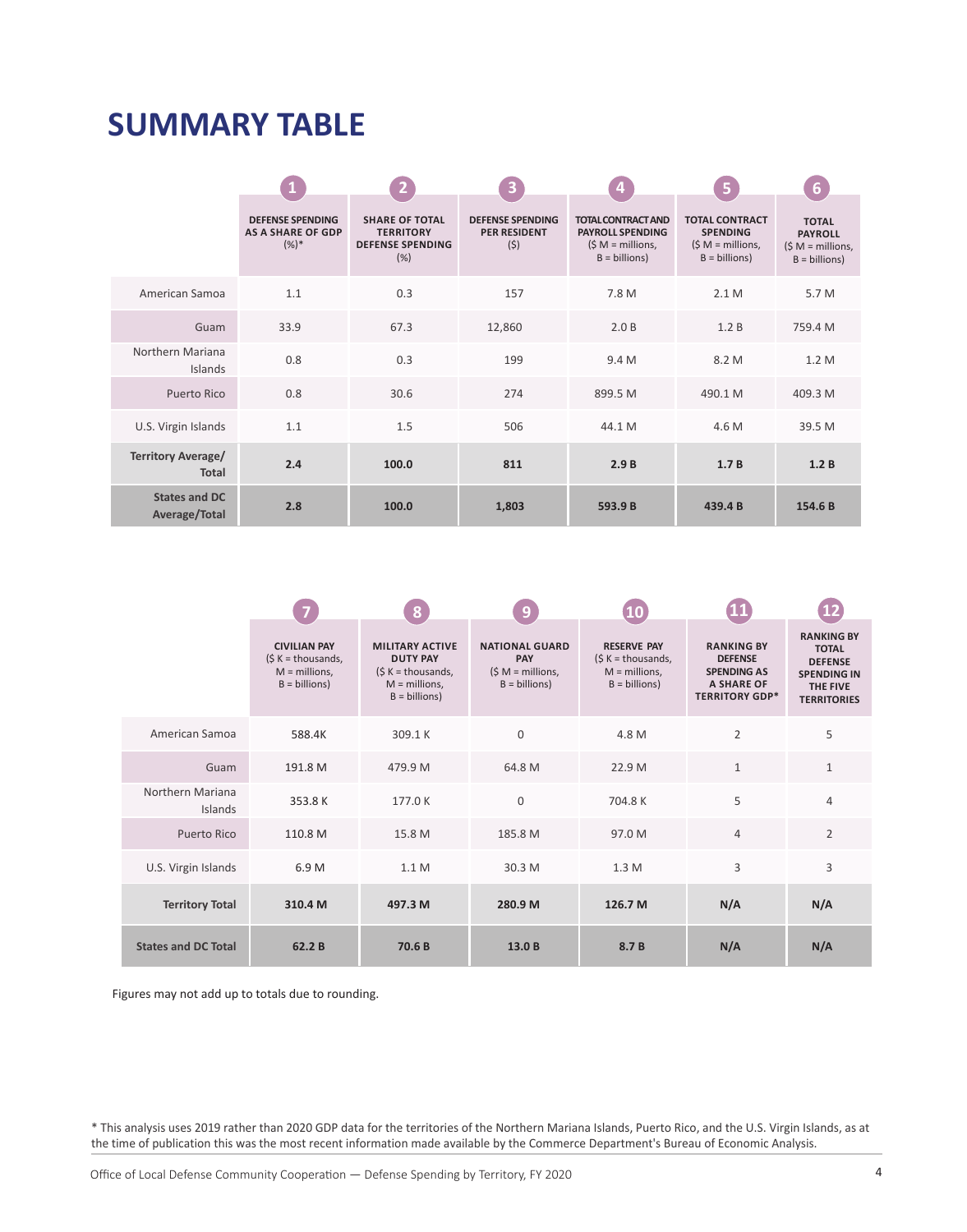# **AMERICAN SAMOA**

| #5<br>\$7.8 M SPENT IN<br><b>TERRITORY</b> | #2<br><b>1.1% OF TERRITORY</b><br><b>GDP</b> | 0.3%<br><b>OF DEFENSE</b><br><b>SPENDING IN FIVE</b><br><b>TERRITORIES</b> | \$157<br><b>PER RESIDENT</b>           |                                | #5<br>\$2.1 M CONTRACT<br><b>SPENDING</b> | #4<br><b>297 NUMBER OF</b><br><b>PERSONNEL</b> | #4<br><b>\$5.7 M PERSONNEL</b><br><b>SPENDING</b> |
|--------------------------------------------|----------------------------------------------|----------------------------------------------------------------------------|----------------------------------------|--------------------------------|-------------------------------------------|------------------------------------------------|---------------------------------------------------|
|                                            | <b>DEFENSE CONTRACTS</b>                     |                                                                            |                                        |                                |                                           |                                                |                                                   |
| By Type                                    |                                              |                                                                            | <b>Top Defense Contractors</b>         |                                |                                           |                                                | $(K = \text{thousands}, M = \text{millions})$     |
|                                            | Supplies and Equipment: 1%                   |                                                                            | Tabcon Inc.                            |                                |                                           |                                                | \$1.3 M                                           |
|                                            |                                              | Construction: 0%                                                           |                                        | American Samoa Power Authority |                                           |                                                | \$504.4K                                          |
|                                            |                                              |                                                                            | The China Navigation Company Pte. Ltd. |                                |                                           |                                                | \$138.0K                                          |
|                                            |                                              |                                                                            |                                        |                                |                                           | American Samoa Telecommunications Authority    | \$48.6K                                           |
|                                            |                                              |                                                                            | Mega Bugs Pest Control                 |                                |                                           |                                                | \$18.5K                                           |
| Service: 99%                               | Research and Development: 0%                 |                                                                            | Trident Engineering and Procurement PC |                                |                                           |                                                | \$17.4K                                           |
|                                            |                                              |                                                                            |                                        |                                |                                           |                                                |                                                   |
| <b>By Service</b>                          |                                              |                                                                            |                                        |                                |                                           |                                                |                                                   |
| Army                                       |                                              | 99%                                                                        | <b>Contract Awards Performed</b>       |                                |                                           |                                                | (by fiscal year, millions)                        |
| Navy/Marines<br>0%                         |                                              |                                                                            |                                        | \$21.0                         |                                           |                                                |                                                   |
| Air Force<br>0%                            |                                              |                                                                            |                                        |                                |                                           |                                                |                                                   |
| Other Defense<br>  1%                      |                                              |                                                                            | \$2.5                                  | $-50.4$                        | \$4.0                                     | \$1.8<br>\$0.6                                 | \$2.7<br>52.1                                     |
|                                            |                                              |                                                                            | <b>FY13</b>                            | <b>FY14</b><br><b>FY15</b>     | <b>FY16</b>                               | <b>FY17</b><br><b>FY18</b>                     | <b>FY20</b><br><b>FY19</b>                        |
|                                            | <b>DEFENSE PERSONNEL</b>                     |                                                                            |                                        |                                |                                           |                                                |                                                   |

## **Le DEFENSE PERSONNEL**

## Allocations, By Service



## Allocations, By Type

|                    | $(K = \text{thousands}, M = \text{millions})$ |                 |  |
|--------------------|-----------------------------------------------|-----------------|--|
| <b>Type</b>        | <b>Personnel</b>                              | <b>Spending</b> |  |
| <b>Active Duty</b> | З                                             | \$309.1K        |  |
| Civilian           | 20                                            | \$588.4K        |  |
| National Guard     | O                                             | \$0             |  |
| Reserve            | 274                                           | \$4.8 M         |  |
| Total              | 297                                           | \$5.7 M         |  |

NOTE: The negative spending value for FY15 is attributed to a contract closeout.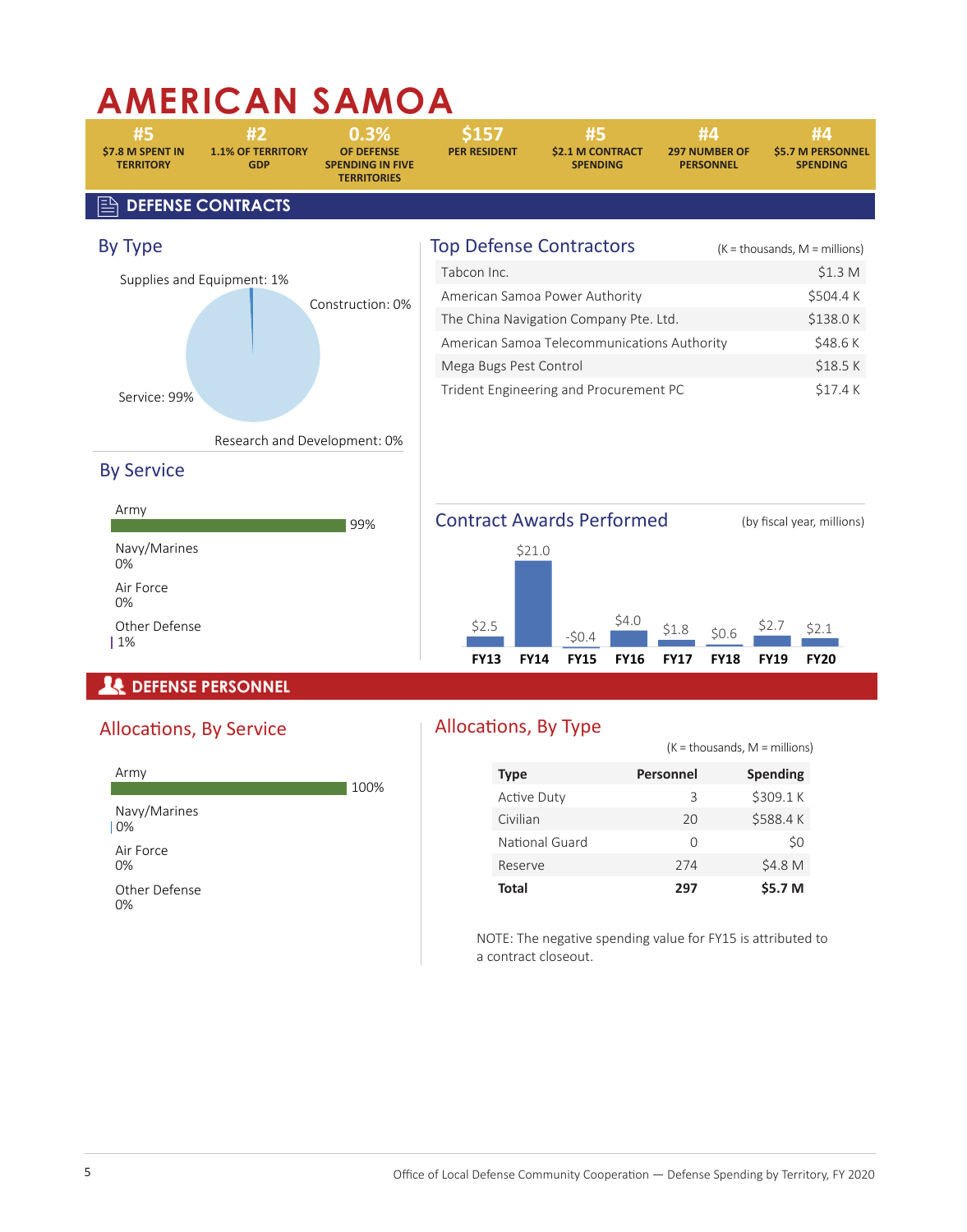## **GUAM**



#### **DEFENSE PERSONNEL**

#### Allocations, By Service



## Allocations, By Type

| <b>Type</b>        | <b>Personnel</b> | <b>Spending</b> |
|--------------------|------------------|-----------------|
| <b>Active Duty</b> | 6,140            | \$479.9 M       |
| Civilian           | 2,580            | \$191.8 M       |
| National Guard     | 1,559            | \$64.8 M        |
| Reserve            | 1,055            | \$22.9 M        |
| Total              | 11.334           | \$759.4 M       |

 $(M -$ millions)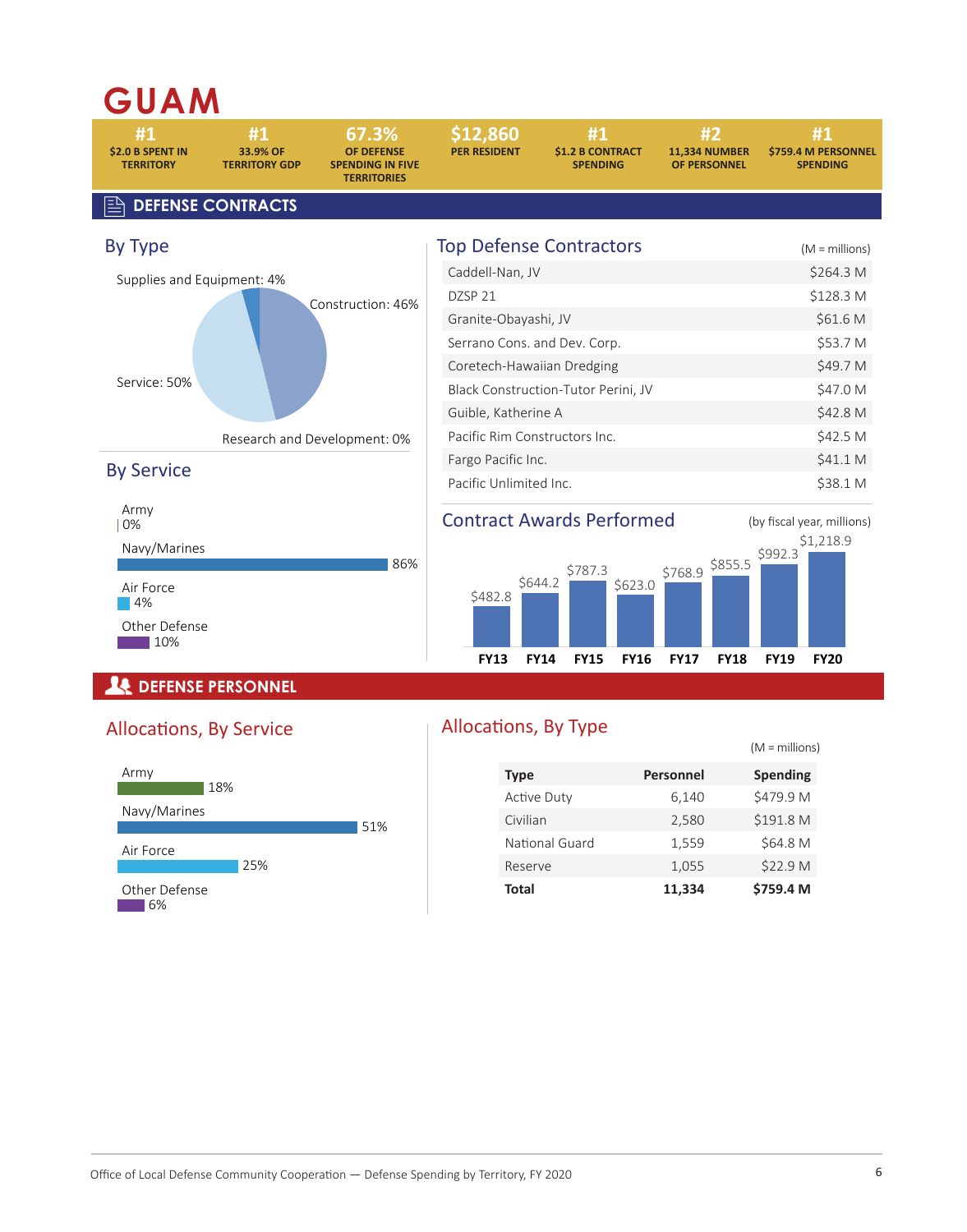# **NORTHERN MARIANA ISLANDS**

**\$9.4 M SPENT IN 0.8% OF TERRITORY OF DEFENSE PER RESIDENT \$8.2 M CONTRACT 52 NUMBER OF \$1.2 M PERSONNEL** 

**TERRITORY GDP\* SPENDING IN FIVE SPENDING PERSONNEL SPENDING TERRITORIES** 

100%

**#4 #5 0.3% \$199 #3 #5 #5** 

, **DEFENSE CONTRACTS**



| <b>Top Defense Contractors</b>               | $(K = \text{thousands}, M = \text{millions})$ |
|----------------------------------------------|-----------------------------------------------|
| USA Environmental Inc.                       | \$2.7 M                                       |
| TEC-AECOM Pacific, JV                        | \$2.0 M                                       |
| Ambyth Shipping Micronesia Inc.              | \$1.2 <sub>M</sub>                            |
| Jacobs                                       | \$1.1 <sub>M</sub>                            |
| <b>AECOM</b>                                 | \$736.6K                                      |
| <b>Brice Engineering</b>                     | \$655.9K                                      |
| <b>ASMD</b>                                  | \$283.6K                                      |
| Commonwealth Utilities Corp.                 | \$151.5 K                                     |
| Chugach Alaska Corp.                         | \$93.7K                                       |
| Engineering/Remediation Resources Group Inc. | \$52.7K                                       |







## *<u><b>A* DEFENSE PERSONNEL</u>

Navy/Marines

Other Defense

Air Force 0%

0%

## Allocations, By Service



## Allocations, By Type

|                    |                  | $(K = \text{thousands}, M = \text{millions})$ |
|--------------------|------------------|-----------------------------------------------|
| <b>Type</b>        | <b>Personnel</b> | <b>Spending</b>                               |
| <b>Active Duty</b> | З                | \$177.0K                                      |
| Civilian           | 7                | \$353.8K                                      |
| National Guard     | Ω                | \$0                                           |
| Reserve            | 42               | \$704.8K                                      |
| Total              | 52               | \$1.2 M                                       |

\* This analysis uses 2019 rather than 2020 GDP data for the Northern Mariana Islands, as at the time of publication this was the most recent information made available by the Commerce Department's Bureau of Economic Analysis.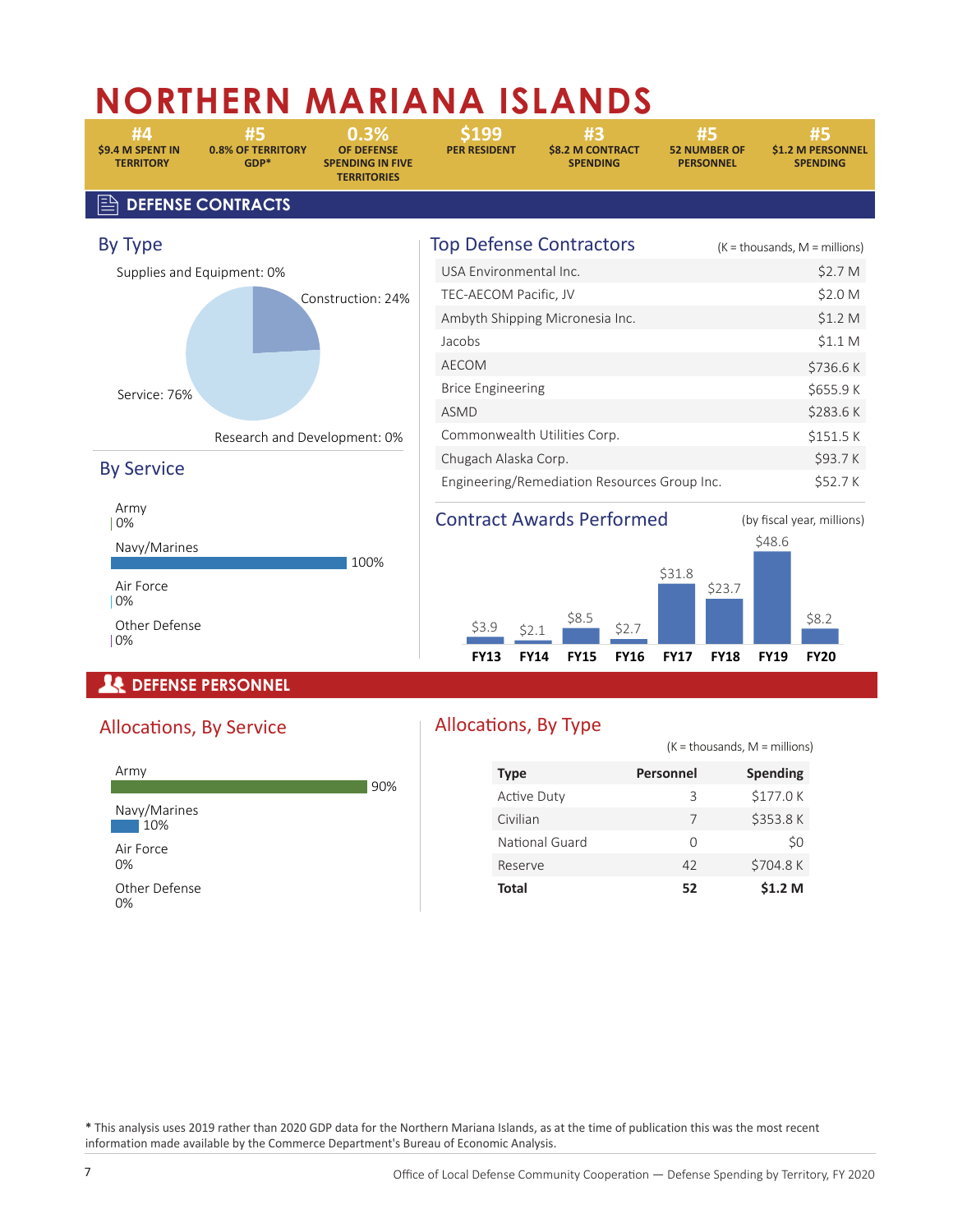# **PUERTO RICO**



## **DEFENSE PERSONNEL**

## Allocations, By Service



#### Allocations, By Type

|                    |           | $(M =$ millions) |
|--------------------|-----------|------------------|
| <b>Type</b>        | Personnel | <b>Spending</b>  |
| <b>Active Duty</b> | 163       | \$15.8 M         |
| Civilian           | 2,099     | \$110.8 M        |
| National Guard     | 6,971     | \$185.8 M        |
| Reserve            | 4,502     | \$97.0 M         |
| Total              | 13,735    | \$409.3 M        |

\* This analysis uses 2019 rather than 2020 GDP data for Puerto Rico, as at the time of publication this was the most recent information made available by the Commerce Department's Bureau of Economic Analysis.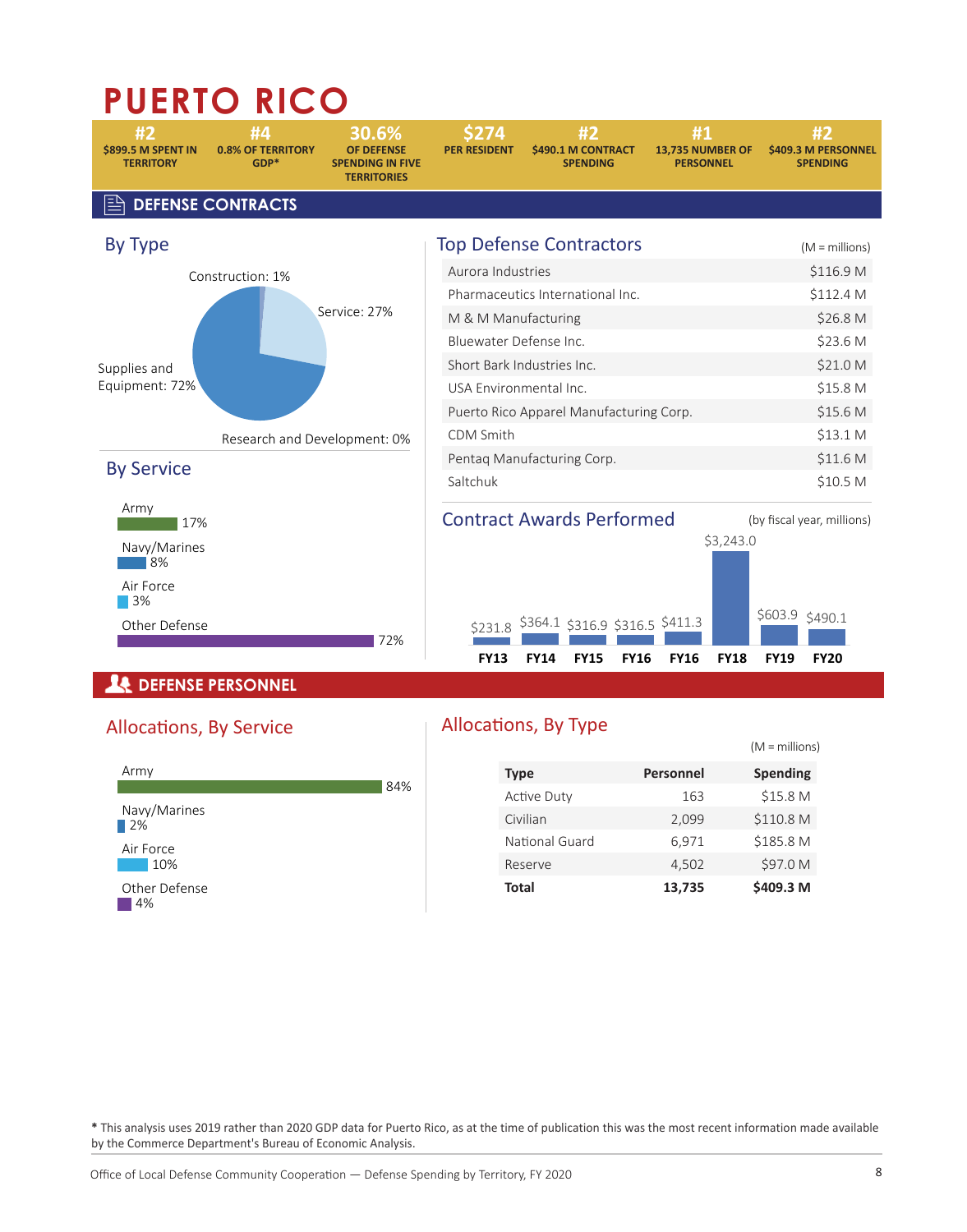# **U.S. VIRGIN ISLANDS**

**\$44.1 M SPENT IN 1.1% OF TERRITORY OF DEFENSE PER RESIDENT \$4.6 M CONTRACT 821 NUMBER OF \$39.5 M PERSONNEL** 

**TERRITORY GDP\* SPENDING IN FIVE SPENDING PERSONNEL SPENDING TERRITORIES** 

**#3 #3 1.5% \$506 #4 #3 #3** 

#### , **DEFENSE CONTRACTS**



#### By Service



| <b>Top Defense Contractors</b>        | $(K = \text{thousands}, M = \text{millions})$ |
|---------------------------------------|-----------------------------------------------|
| Xperts Inc.                           | \$5.1 M                                       |
| Conti Enterprises Inc.                | \$868.6K                                      |
| A & H - Ambica, JV                    | \$774.8K                                      |
| United Electronic Industries Services | \$612.7K                                      |
| PBP Management Group Inc.             | \$326.8K                                      |
| Manifest Global Enterprises Inc.      | \$258.3K                                      |
| IntegriWard                           | \$87.7K                                       |
| National Air Cargo Inc.               | \$86.9K                                       |
| AT&T                                  | \$78.9K                                       |
| Quality Electric Supply Inc.          | S71.9 K                                       |

## Contract Awards Performed (By fiscal year, millions)



## *<u><b>A* DEFENSE PERSONNEL</u>

## Allocations, By Service



## Allocations, By Type

|                    |           | $(M =$ millions)   |
|--------------------|-----------|--------------------|
| <b>Type</b>        | Personnel | <b>Spending</b>    |
| <b>Active Duty</b> | 10        | \$1.1 <sub>M</sub> |
| Civilian           | 126       | \$6.9 M            |
| National Guard     | 655       | \$30.3 M           |
| Reserve            | 30        | \$1.3 <sub>M</sub> |
| Total              | 821       | \$39.5 M           |

\* This analysis uses 2019 rather than 2020 GDP data for the U.S. Virgin Islands, as at the time of publication this was the most recent information made available by the Commerce Department's Bureau of Economic Analysis.